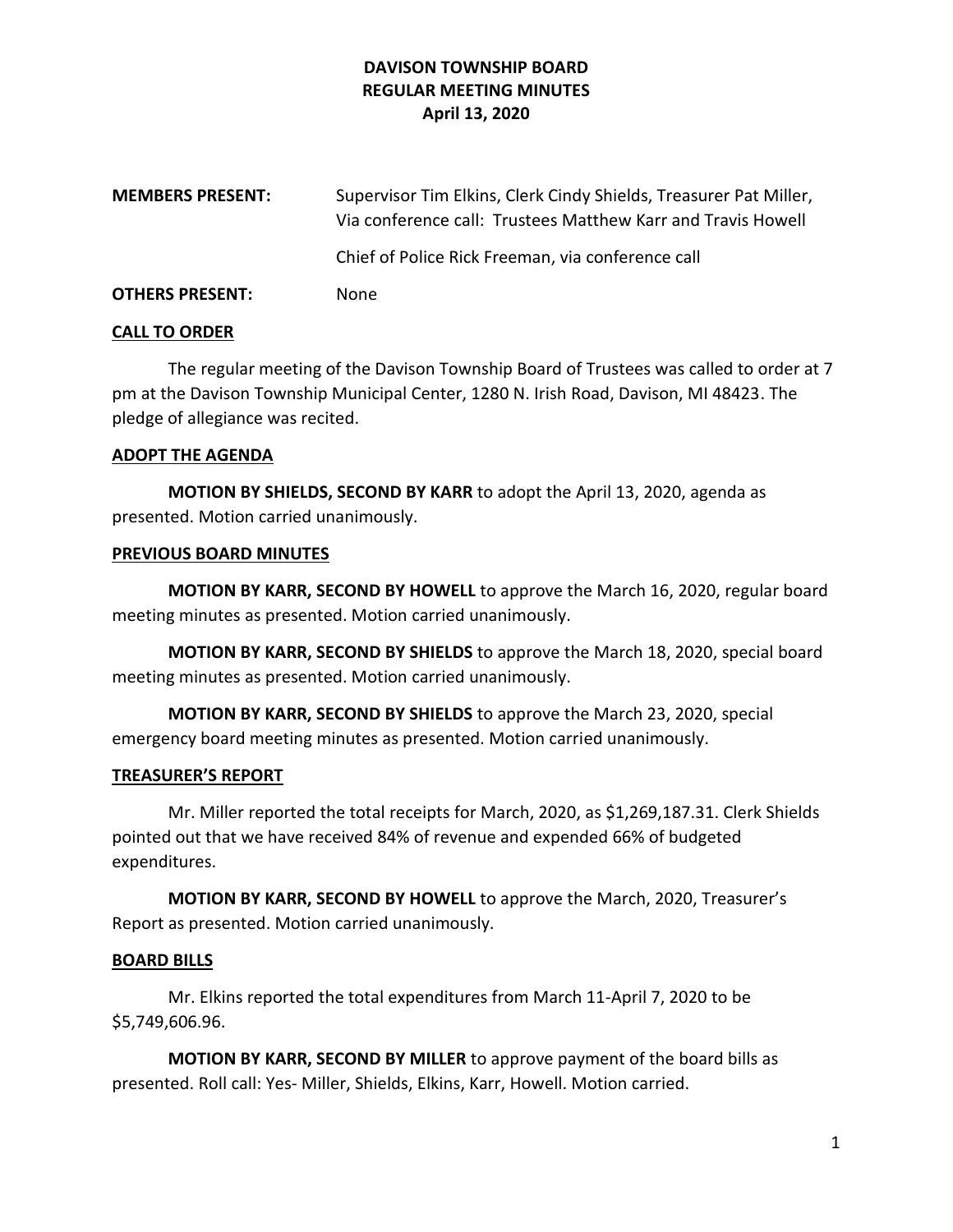# **DAVISON TOWNSHIP BOARD REGULAR MEETING MINUTES April 13, 2020**

#### **PUBLIC COMMENT**

The public comment period was opened at 7:03 pm; no public present.

#### **UNFINISHED BUSINESS**

None

### **NEW BUSINESS**

### **2020 Law Day Proclamation**

The Genesee County Bar Association submitted a letter requesting Davison Township to proclaim May 1, 2020, as Law Day. The theme this year is "Your Vote, Your Voice, Our Democracy: The 19<sup>th</sup> Amendment at 100".

**MOTION BY KARR, SECOND BY ELKINS** to proclaim May 1, 2020 as Law Day in Davison Township. All aye; motion carried.

### **2020-2021 Meeting Schedule Correction**

The meeting schedule approved last month contained two errors. Mr. Elkins is requesting approval of the corrected 2020-2021 Meeting Schedule.

**MOTION BY KARR, SECOND BY SHIELDS** to approve the corrected 2020-2021 Meeting Schedule as presented. All aye; motion carried.

### **Application for Fireworks Display Permit**

The Davison Festival of Flags fireworks permit with the State of Michigan must be approved by the township board.

**MOTION BY SHIELDS, SECOND BY MILLER** to approve the MDELE Bureau of Fire Services application for Fireworks Display Permit. All aye; motion carried unanimously.

### **Genesee County Road Commission Court Street Bridge Repair Project**

GCRC is applying for funding with the Bay Region Local Bridge Program to do preventative maintenance on the Court Street Bridge. Davison Township's cost share for this project is \$1,425 with a match by GCRC of \$1,425. The Bridge Program's cost share is 95%; the total project cost is estimated at \$40,850.

**MOTION BY SHIELDS, SECOND BY KARR** to authorize the Supervisor to enter into an agreement with GCRC for the Court Street Bridge repair project. Roll call: Yes- Miller, Shields, Elkins, Karr, Howell; motion carried.